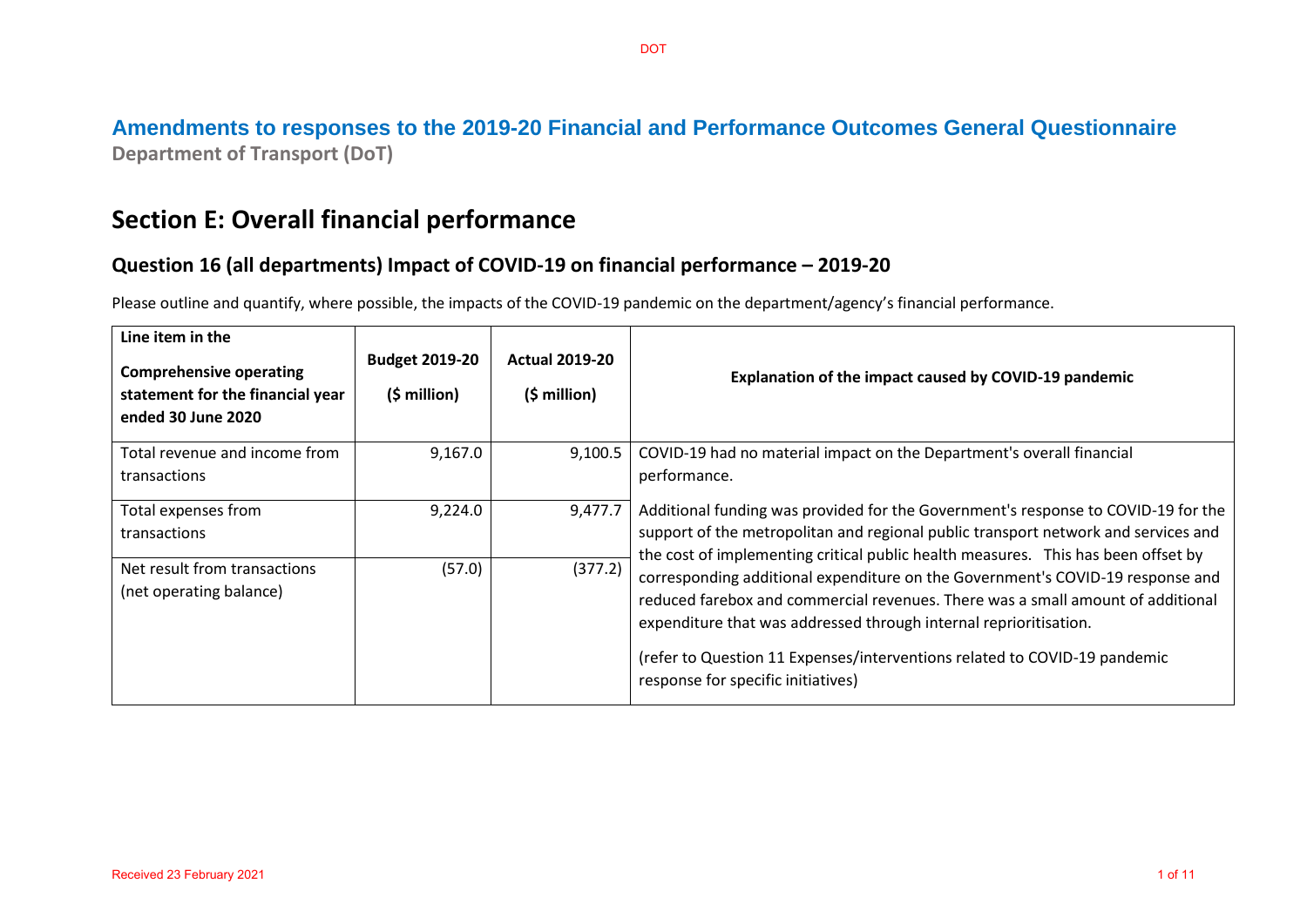## **Section H: General**

## **Question 23 (all departments) Annual reports – performance measure targets and objective indicators**

a) Please provide the following information on performance measures that did not meet their 2019-20 targets.

| Performance measure                                                      | unit of<br>measure  | 2019-20<br>actual<br>(Annual<br>report) | 2019-20<br>target<br>(Budget) | Variance | <b>Explanation</b>                                                                                                                       | Output(s) and<br>portfolio(s) impacted              |
|--------------------------------------------------------------------------|---------------------|-----------------------------------------|-------------------------------|----------|------------------------------------------------------------------------------------------------------------------------------------------|-----------------------------------------------------|
| Passengers carried: metropolitan bus<br>services                         | number<br>(million) | 97.9                                    | 119.5                         | $-18.1$  | Public transport usage was<br>significantly impacted by the<br>coronavirus (COVID-19) response<br>from March to the end of June 2020     | Bus Services-<br>Metropolitan / Public<br>Transport |
| Passengers carried: regional bus<br>services                             | number<br>(million) | 11.0                                    | 14.3                          | $-23.1$  | Public transport usage was<br>significantly impacted by the<br>coronavirus (COVID-19) response<br>from March to the end of June 2020.    | Bus Services-<br>Regional / Public<br>Transport     |
| Bridge strengthening and replacement<br>projects completed: metropolitan | number              | 3                                       | 4                             | $-25.0$  | Due to unforeseen complexities with<br>the construction site, full delivery has<br>been deferred.                                        | Road Operations /<br>Roads and Road<br>Safety       |
| Bridge strengthening and replacement<br>projects completed: regional     | number              | 1                                       | 7                             | $-85.7$  | Due to project rescoping and market<br>price escalation.                                                                                 | Road Operations /<br>Roads and Road<br>Safety       |
| Cycling projects completed                                               | number              | 5                                       | 12                            | $-58.3$  | Due to delays associated with<br>stakeholder engagement and scope<br>finalisation.                                                       | Road Operations /<br>Roads and Road<br>Safety       |
| Road vehicle and driver regulation: new<br>driver licences issued        | number<br>(000)     | 172                                     | 184                           | $-6.5$   | Due to the suspension of all light<br>vehicle drive tests and computer-<br>based licence tests as a result of<br>coronavirus (COVID-19). | Road Operations /<br>Roads and Road<br>Safety       |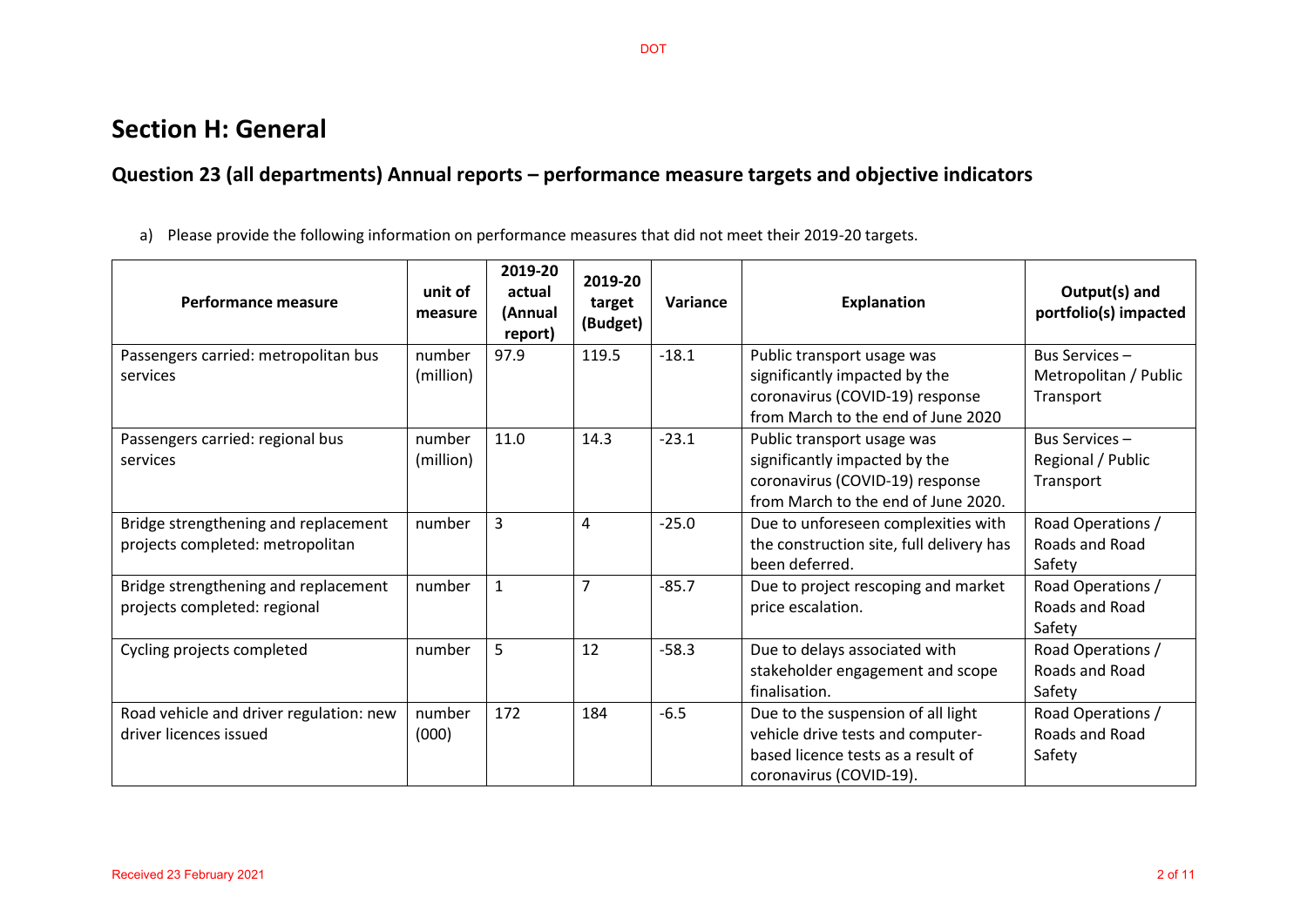| <b>Performance measure</b>                                                                                                                    | unit of<br>measure | 2019-20<br>actual<br>(Annual<br>report) | 2019-20<br>target<br>(Budget) | Variance | <b>Explanation</b>                                                                                                                                                                        | Output(s) and<br>portfolio(s) impacted        |
|-----------------------------------------------------------------------------------------------------------------------------------------------|--------------------|-----------------------------------------|-------------------------------|----------|-------------------------------------------------------------------------------------------------------------------------------------------------------------------------------------------|-----------------------------------------------|
| Road vehicle and driver regulation: new<br>vehicle registrations issued                                                                       | number<br>(000)    | 550                                     | 630                           | $-12.7$  | Due to a decline in new car sales with<br>sales significantly lower during the<br>coronavirus (COVID-19) response.                                                                        | Road Operations /<br>Roads and Road<br>Safety |
| Road vehicle and driver regulation:<br>vehicle and driver information requests,<br>including toll operator and council<br>requests, processed | number<br>(000)    | 3,439                                   | 3,900                         | $-11.8$  | Due to a reduction in the number of<br>requests received as a result of the<br>coronavirus (COVID-19) response.                                                                           | Road Operations /<br>Roads and Road<br>Safety |
| Road vehicle and driver regulation:<br>vehicle registration transfers                                                                         | number<br>(000)    | 882                                     | 956                           | $-7.7$   | Due to a decline in vehicle trade with<br>sales significantly lower during the<br>coronavirus (COVID-19) response.                                                                        | Road Operations /<br>Roads and Road<br>Safety |
| Road projects completed within agreed<br>scope and standards: metropolitan                                                                    | per cent           | 60                                      | 100                           | $-40.0$  | Due to rescheduling of a number of<br>projects to allow for additional<br>stakeholder engagement.                                                                                         | Road Operations /<br>Roads and Road<br>Safety |
| Road projects completed within agreed<br>scope and standards: regional                                                                        | per cent           | 78                                      | 100                           | $-22.0$  | Due to inclement weather and delays<br>in obtaining approvals from local<br>councils.                                                                                                     | Road Operations /<br>Roads and Road<br>Safety |
| Programmed works completed within<br>agreed timeframes: metropolitan                                                                          | per cent           | 60                                      | 80                            | $-25.0$  | Due to market price variation and<br>rescoping of work some projects have<br>been rescheduled.                                                                                            | Road Operations /<br>Roads and Road<br>Safety |
| Road safety programmed works<br>completed within agreed timeframes                                                                            | per cent           | 71                                      | 80                            | $-11.3$  | Due to extensions given to some local<br>governments to complete projects,<br>wet weather, bushfires and resource<br>issues due to the coronavirus (COVID-<br>19) response.               | Road Operations /<br>Roads and Road<br>Safety |
| Road vehicle and driver regulation:<br>average speed of calls answered in<br>registration and licensing call centres                          | seconds            | 380                                     | 240                           | 58.3     | Due to increased volumes and<br>complexity of enquiries and impact of<br>Victorian bushfires from December to<br>March. Improvements to the booking<br>system are being investigated; and | Road Operations /<br>Roads and Road<br>Safety |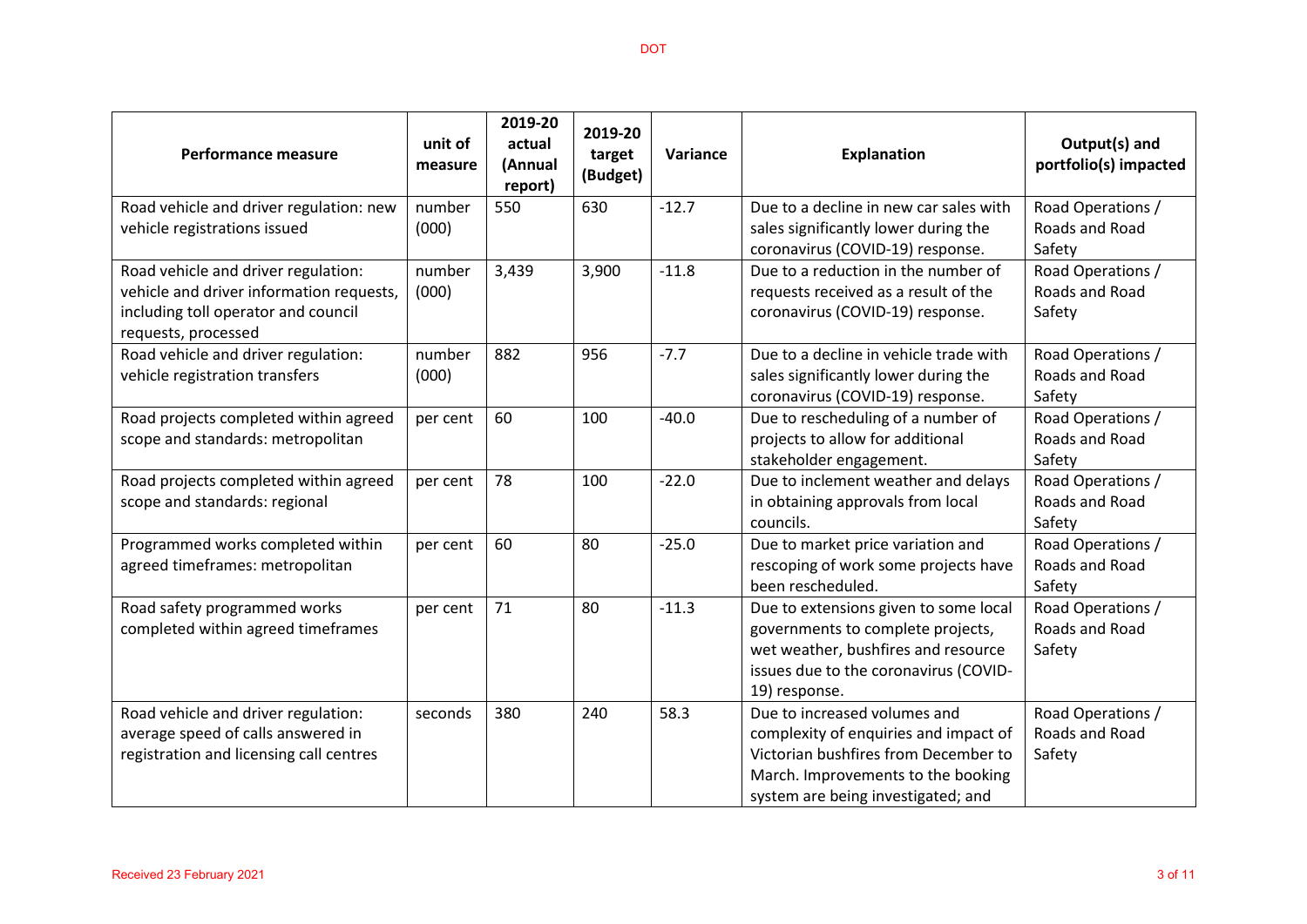| Performance measure                                                                                                                           | unit of<br>measure  | 2019-20<br>actual<br>(Annual<br>report) | 2019-20<br>target<br>(Budget) | Variance | <b>Explanation</b>                                                                                                                                                                                                                                                                                                                | Output(s) and<br>portfolio(s) impacted                |
|-----------------------------------------------------------------------------------------------------------------------------------------------|---------------------|-----------------------------------------|-------------------------------|----------|-----------------------------------------------------------------------------------------------------------------------------------------------------------------------------------------------------------------------------------------------------------------------------------------------------------------------------------|-------------------------------------------------------|
|                                                                                                                                               |                     |                                         |                               |          | digital transformation projects are<br>expected to reduce workload.                                                                                                                                                                                                                                                               |                                                       |
| Road vehicle and driver regulation:<br>customers served within 10 minutes in<br>registration and licensing Customer<br><b>Service Centres</b> | per cent            | 64                                      | 80                            | $-20.0$  | Due to changes in the service mix of<br>the customer service centres with<br>fewer straightforward payment<br>transactions and more appointment-<br>related transactions. Increased<br>demand for processing overseas<br>licences required redirecting counter<br>staff to meet this demand, increasing<br>average handling time. | Road Operations /<br>Roads and Road<br>Safety         |
| Passengers carried: metropolitan train<br>services                                                                                            | number<br>(million) | 187.6                                   | 246.2                         | $-23.8$  | Public transport usage was<br>significantly impacted by the<br>coronavirus (COVID-19) response<br>from March to the end of June 2020.                                                                                                                                                                                             | Train Services-<br>Metropolitan / Public<br>Transport |
| Passengers carried: regional train and<br>coach services                                                                                      | number<br>(million) | 17.9                                    | 23.2                          | $-22.8$  | Public transport usage was<br>significantly impacted by the<br>coronavirus (COVID-19) response<br>from March to the end of June 2020.                                                                                                                                                                                             | Train Services -<br>Regional / Public<br>Transport    |
| Public railway crossings upgraded                                                                                                             | number              | 26                                      | 31                            | $-16.1$  | Due to rescheduling of a number of<br>upgrades to 2020-21.                                                                                                                                                                                                                                                                        | Train Services -<br>Statewide / Public<br>Transport   |
| Public transport network improvement:<br>minor projects completed - train                                                                     | number              | 3                                       | 4                             | $-25.0$  | Due to a delay in the acquisition of<br>the Café at South Yarra Station.                                                                                                                                                                                                                                                          | Train Services-<br>Statewide / Public<br>Transport    |
| Level access tram stops upgraded                                                                                                              | number              | 13                                      | 16                            | $-18.8$  | Due to approval delays for three tram<br>stops.<br>Local government planning approvals<br>delays.                                                                                                                                                                                                                                 | Tram Services / Public<br>Transport                   |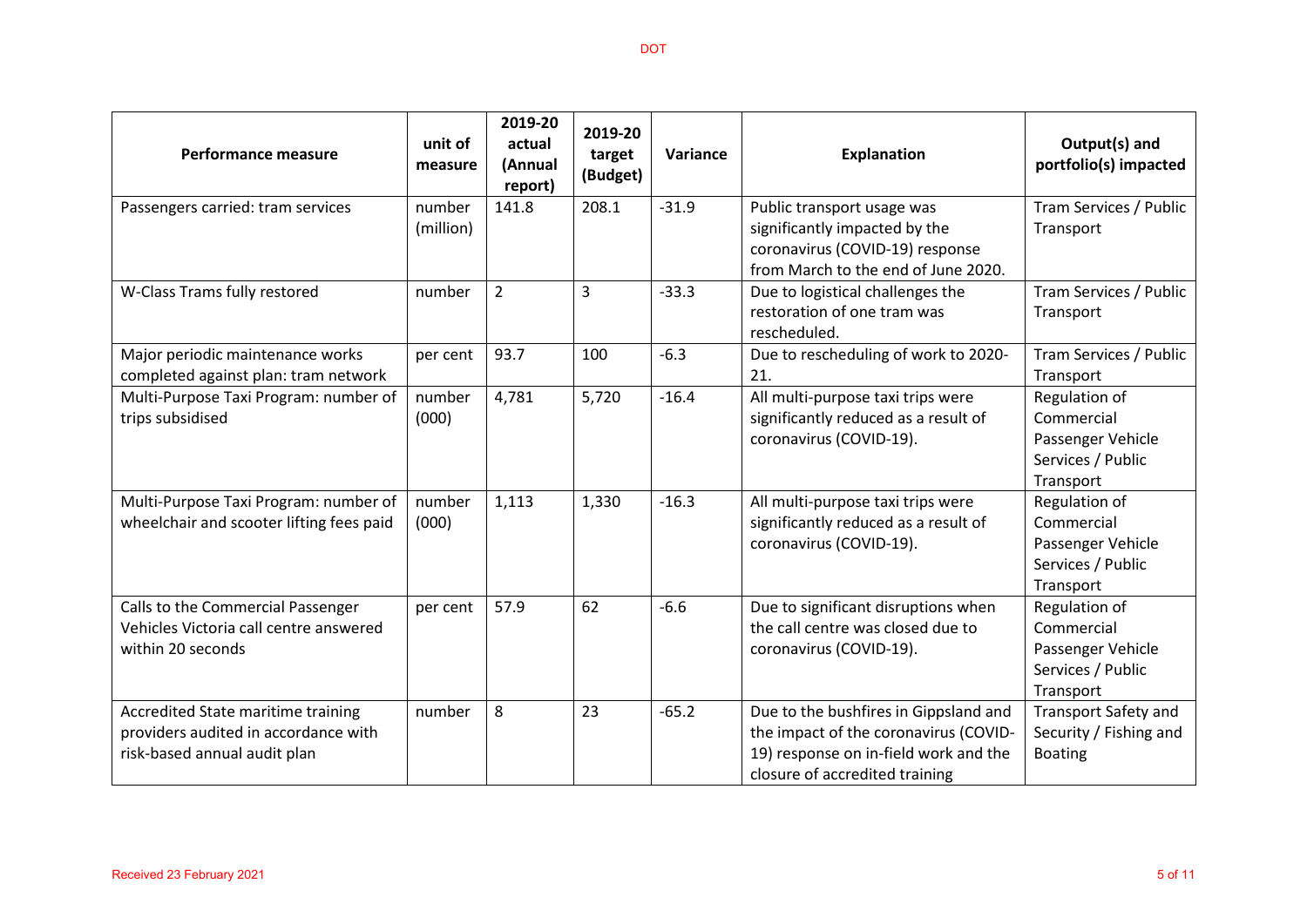| <b>Performance measure</b>                                                                                                                                                 | unit of<br>measure | 2019-20<br>actual<br>(Annual<br>report) | 2019-20<br>target<br>(Budget) | Variance | <b>Explanation</b>                                                                                                                                                                                                | Output(s) and<br>portfolio(s) impacted                                  |
|----------------------------------------------------------------------------------------------------------------------------------------------------------------------------|--------------------|-----------------------------------------|-------------------------------|----------|-------------------------------------------------------------------------------------------------------------------------------------------------------------------------------------------------------------------|-------------------------------------------------------------------------|
|                                                                                                                                                                            |                    |                                         |                               |          | providers, not all scheduled audits<br>could be undertaken.                                                                                                                                                       |                                                                         |
| Risk-based vessel inspections<br>undertaken to determine compliance<br>with State marine safety law                                                                        | number             | 457                                     | 500                           | $-8.6$   | Due to the reduction in boating<br>activities on Victorian waters<br>following the coronavirus (COVID-19)<br>response                                                                                             | <b>Transport Safety and</b><br>Security / Fishing and<br><b>Boating</b> |
| Safety audits of bus operators<br>conducted in accordance with Bus<br>Safety Act 2009 (Vic) requirements                                                                   | number             | 368                                     | 560                           | $-34.3$  | Due to a change in the risk<br>parameters guiding the programming<br>of audits, TSV undertook more time<br>intensive and complex audits of<br>higher risk operators resulting in less<br>audits being undertaken. | <b>Transport Safety and</b><br>Security / Public<br>Transport           |
| Transport and marine safety<br>investigations: proportion of notified<br>accidents with passenger fatalities<br>and/or multiple serious passenger<br>injuries investigated | per cent           | 66                                      | 100                           | $-34.0$  | Due to a number of fatal or serious<br>traffic accidents investigated by other<br>agencies, not the Chief Investigator.                                                                                           | <b>Transport Safety and</b><br>Security / Fishing and<br><b>Boating</b> |
| Risk assessment of managed and<br>unmanaged Victorian waterways with<br>high levels of boating activity and<br>competing use.                                              | number             | 20                                      | 30                            | $-33.3$  | Due to bushfires in the Gippsland<br>region and the impact of the<br>coronavirus (COVID-19) response on<br>in-field work and boating activities,<br>not all scheduled audits could be<br>undertaken.              | <b>Transport Safety and</b><br>Security / Fishing and<br><b>Boating</b> |
| Transport and marine safety<br>investigations: investigations<br>completed within 12 months                                                                                | per cent           | 40                                      | 50                            | $-20.0$  | Due to the impact of a single complex<br>incident that put additional pressure<br>on existing resources.                                                                                                          | <b>Transport Safety and</b><br>Security / Fishing and<br><b>Boating</b> |
| Containers transported by rail under<br>the Mode Shift Incentive Scheme<br>program                                                                                         | number             | 32,734                                  | 42,500                        | $-23.0$  | Due to drought impacting one<br>recipient of the program, resulting in                                                                                                                                            | Ports, Freight and<br>Boating / Ports and<br>Freight                    |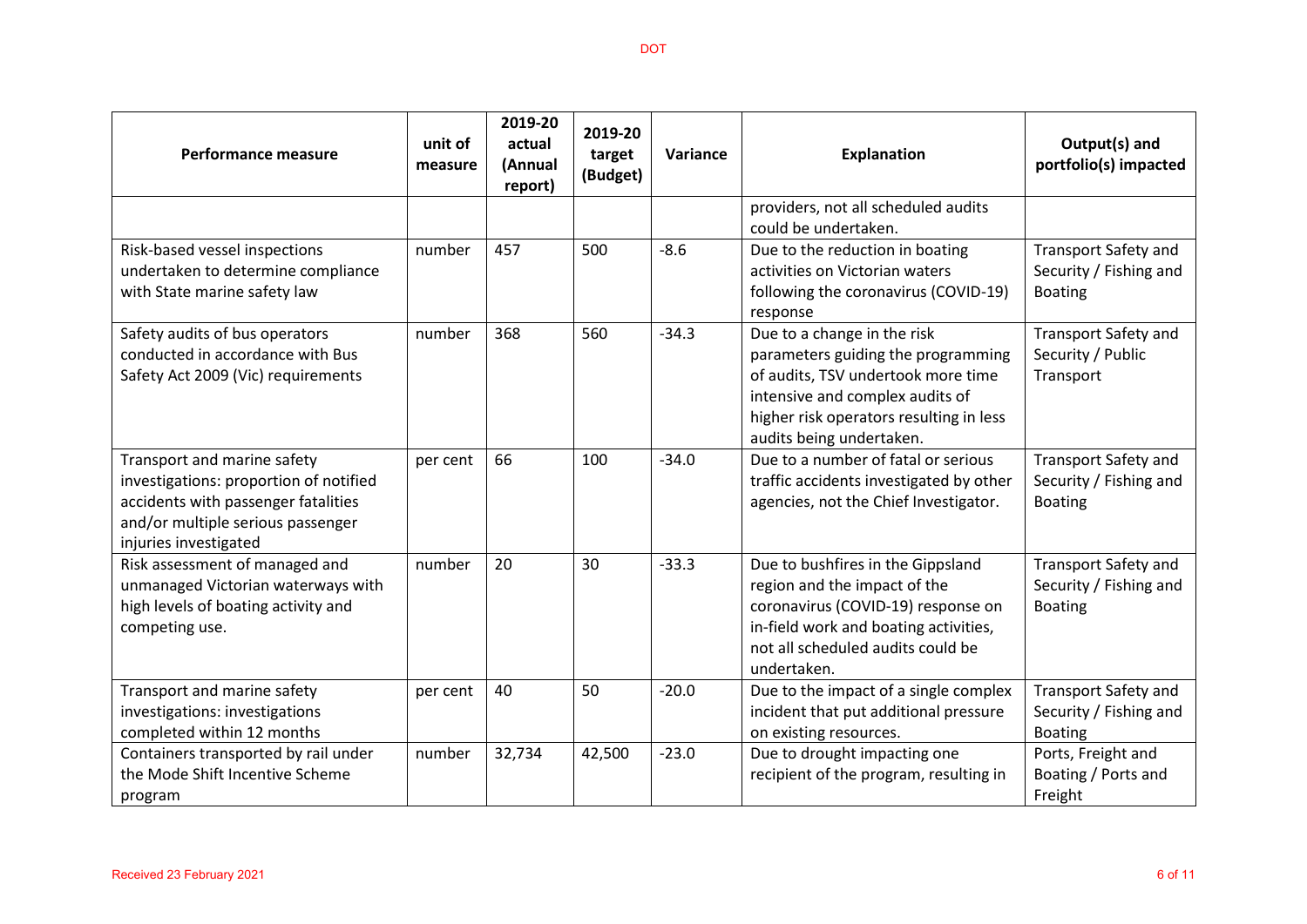| <b>Performance measure</b>                                                                                     | unit of<br>measure | 2019-20<br>actual<br>(Annual<br>report) | 2019-20<br>target<br>(Budget) | Variance | <b>Explanation</b>                                                                                                                                                             | Output(s) and<br>portfolio(s) impacted                                      |
|----------------------------------------------------------------------------------------------------------------|--------------------|-----------------------------------------|-------------------------------|----------|--------------------------------------------------------------------------------------------------------------------------------------------------------------------------------|-----------------------------------------------------------------------------|
|                                                                                                                |                    |                                         |                               |          | less volume of agricultural freight                                                                                                                                            |                                                                             |
|                                                                                                                |                    |                                         |                               |          | required to be moved than forecast.                                                                                                                                            |                                                                             |
| Progress with delivery of a<br>Metropolitan Intermodal System -<br>percentage of project funding               | per cent           | 17                                      | 60                            | $-71.7$  | Due to grant payments to approved<br>funding recipients yet to commence.                                                                                                       | Ports, Freight and<br>Boating / Ports and<br>Freight                        |
| expended                                                                                                       |                    |                                         |                               |          | Drought impacts on volume of goods<br>transported.                                                                                                                             |                                                                             |
| Road-based freight accessibility and<br>reliability projects completed within<br>specified scope and standards | per cent           | 63                                      | 100                           | $-37.0$  | Due to the lengthy land acquisition<br>process.                                                                                                                                | Ports, Freight and<br>Boating / Roads and<br>Road Safety                    |
| Road-based freight accessibility and<br>reliability projects completed within<br>agreed timeframes             | per cent           | 63                                      | 80                            | $-21.3$  | Due to the lengthy land acquisition<br>process.                                                                                                                                | Ports, Freight and<br>Boating / Roads and<br>Road Safety                    |
| Road area treated: high strategic<br>priority roads                                                            | m2<br>(000)        | 7,699                                   | 10,600                        | $-27.4$  | Due to on-site inspections identified a<br>lower area requiring treatment on<br>high strategic priority roads.                                                                 | Road Asset<br>Management / Roads<br>and Road Safety                         |
| Integrated transport planning to<br>support urban renewal projects                                             | number             | $\overline{3}$                          | 4                             | $-25.0$  | Due to alignment of timing with<br>Suburban Rail Loop project.                                                                                                                 | Transport<br>Infrastructure /<br>Transport<br>Infrastructure                |
| West Gate Tunnel Project - Milestones<br>delivered in accordance with agreed<br>budget and timelines           | per cent           | 84.2                                    | 100                           | $-15.8$  | Due to contractor delays.                                                                                                                                                      | Transport<br>Infrastructure /<br>Transport<br>Infrastructure                |
| Recreational fishing infrastructure<br>improvements delivered                                                  | number             | $\mathbf 0$                             | 6                             | $-100.0$ | Due to the coronavirus (COVID-19)<br>response limiting community<br>consultation and the prioritisation of<br>resources to provide bushfire<br>recovery support, the Victorian | <b>Sustainably Manage</b><br>Fish Resources /<br><b>Fishing and Boating</b> |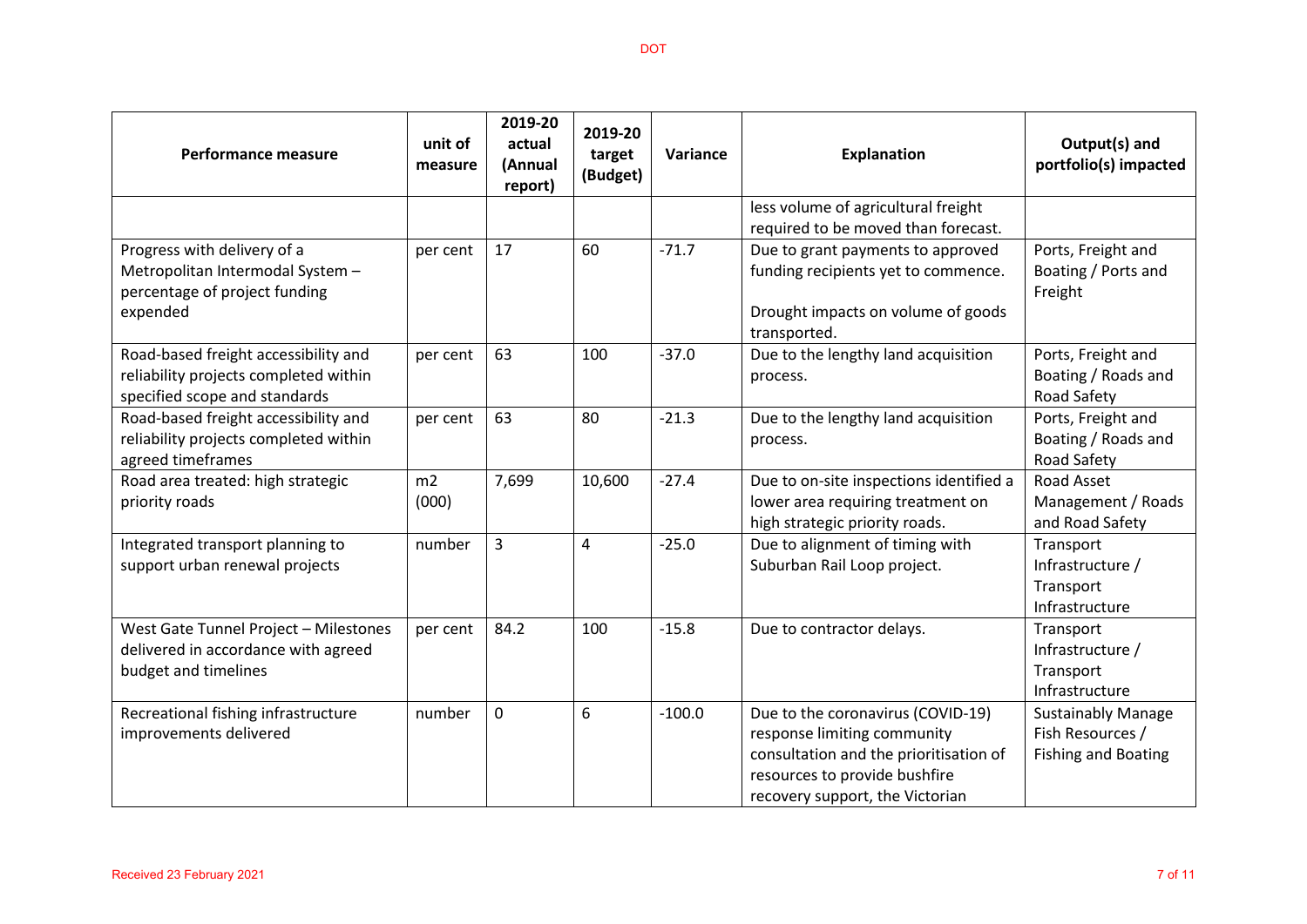| Performance measure | unit of<br>measure | 2019-20<br>actual<br>(Annual<br>report) | 2019-20<br>target<br>(Budget) | Variance | <b>Explanation</b>                                          | Output(s) and<br>portfolio(s) impacted |
|---------------------|--------------------|-----------------------------------------|-------------------------------|----------|-------------------------------------------------------------|----------------------------------------|
|                     |                    |                                         |                               |          | Fisheries Authority has rescheduled<br>projects to 2020-21. |                                        |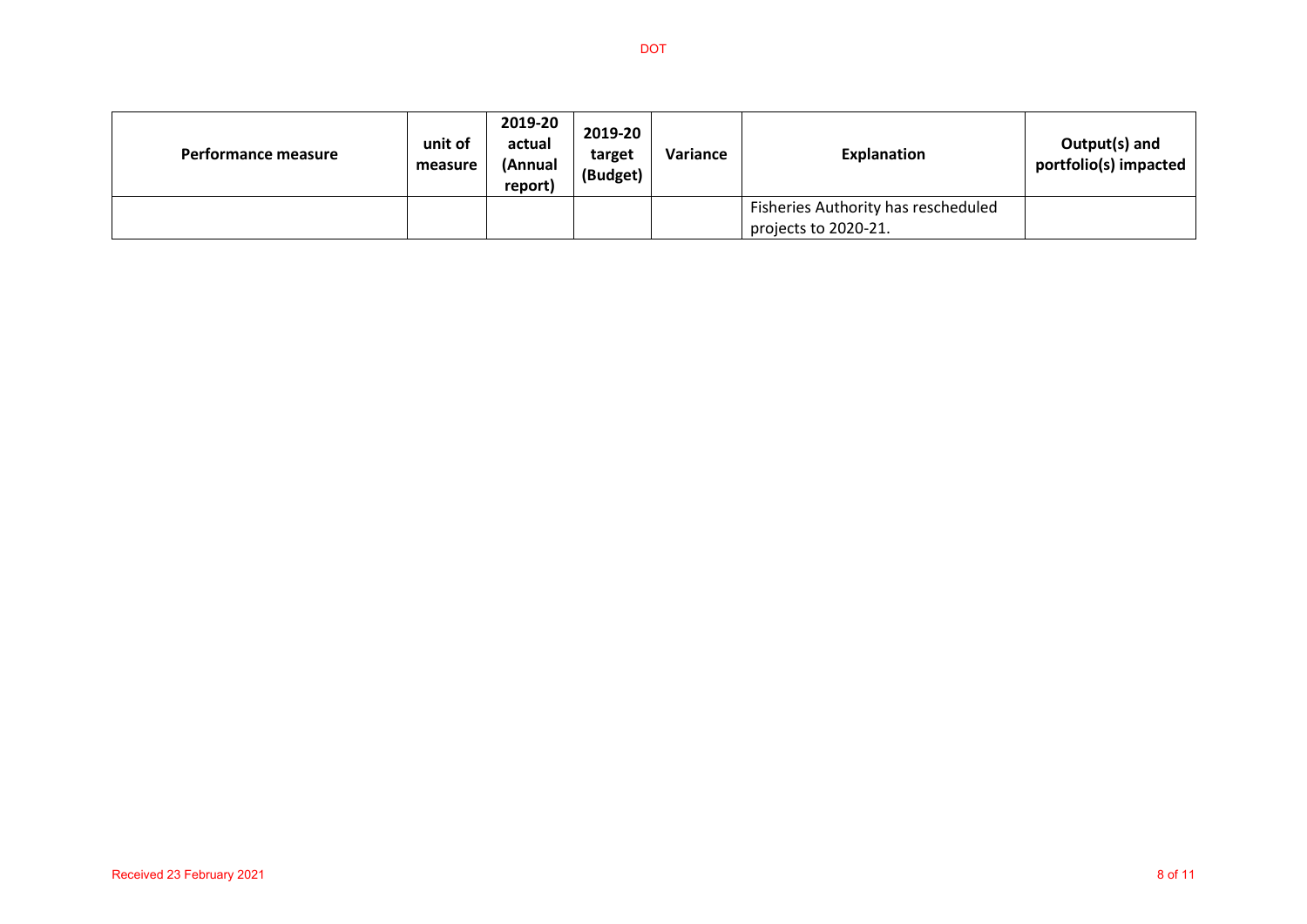# **Section I: Implementation of previous recommendations**

#### **Question 26 (relevant departments only)**

Please provide an update on the status of the implementation of each of the below recommendations that were made by the Committee in its *Report on the 2017-18 and 2018-19 Financial and Performance Outcomes* and supported by the Government. Please delete those lines that are not relevant to the department.

| <b>Department</b>          | <b>Recommendations supported by Government</b>                                                                                                                                                                                                                                                                                                                                                                                                                                                                           | Actions taken at 31 January 2021                                                                                                                                                                                                                                                                                                                               |
|----------------------------|--------------------------------------------------------------------------------------------------------------------------------------------------------------------------------------------------------------------------------------------------------------------------------------------------------------------------------------------------------------------------------------------------------------------------------------------------------------------------------------------------------------------------|----------------------------------------------------------------------------------------------------------------------------------------------------------------------------------------------------------------------------------------------------------------------------------------------------------------------------------------------------------------|
| Department of<br>Transport | <b>Chapter 5 Department of Transport</b><br>5.6.2 Department of Transport's performance measures<br>for progression of major infrastructure projects<br><b>Recommendation 16:</b><br>The Department of Transport consider revising its<br>performance measures for transport infrastructure to<br>provide better insights into the status of all major projects<br>overseen by the Major Transport Infrastructure Authority,<br>including the impact of changes to initially approved budgets<br>and timelines. (Pg. 88) | Support in Principle. The Transport Infrastructure output measures are<br>reviewed each year as part of the development of the Departmental<br>Performance Statement. In addition, reporting on the performance of<br>Victoria's capital projects is included in Budget Papers and project websites<br>which provide progress updates and milestones achieved. |
| Department of<br>Transport | <b>Chapter 5 Department of Transport</b><br>5.6.4 Issues impacting the delivery of public transport<br>services<br><b>Recommendation 17:</b><br>The Department of Transport consider developing<br>comprehensive performance measures covering the cost,<br>quantity, quality, and timeliness of all major funded<br>initiatives comprising the Regional Revival Plan and consider                                                                                                                                       | Support in Principle. The Department of Transport will consider the<br>development of new performance measures.                                                                                                                                                                                                                                                |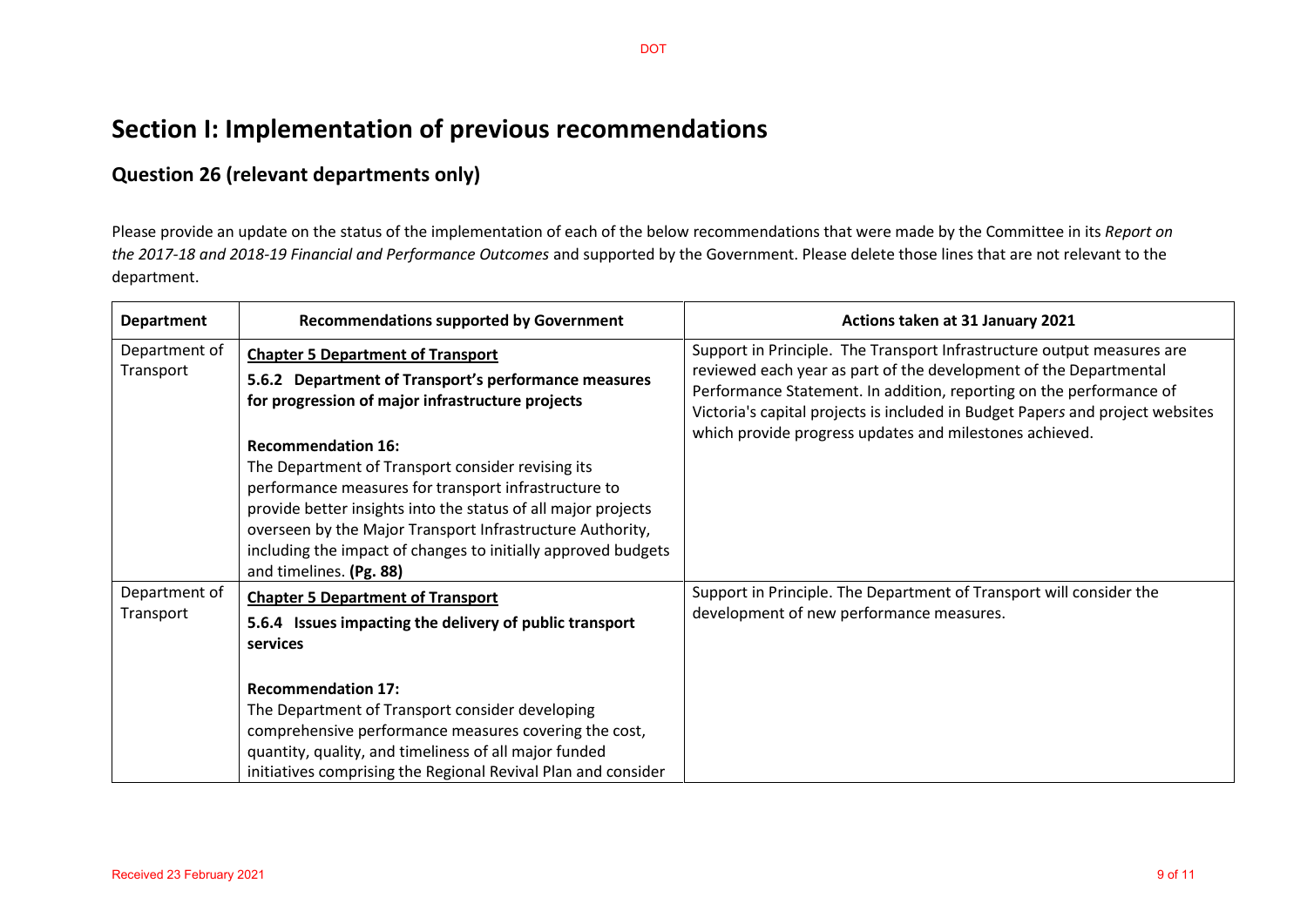| <b>Department</b>          | <b>Recommendations supported by Government</b>                                                                                                                                                                                                                                                                                                                                                                                                                        | Actions taken at 31 January 2021                                                                                                                                                                                                                                                                                                                                                                                                                            |  |  |
|----------------------------|-----------------------------------------------------------------------------------------------------------------------------------------------------------------------------------------------------------------------------------------------------------------------------------------------------------------------------------------------------------------------------------------------------------------------------------------------------------------------|-------------------------------------------------------------------------------------------------------------------------------------------------------------------------------------------------------------------------------------------------------------------------------------------------------------------------------------------------------------------------------------------------------------------------------------------------------------|--|--|
|                            | reporting publicly against these within the Budget papers and<br>its annual report. (Pg. 90)                                                                                                                                                                                                                                                                                                                                                                          |                                                                                                                                                                                                                                                                                                                                                                                                                                                             |  |  |
| Department of<br>Transport | <b>Chapter 5 Department of Transport</b><br>5.6.4 Issues impacting the delivery of public transport<br>services<br><b>Recommendation 18</b><br>The Department of Transport consider reviewing and revising<br>current performance measures relating to the accessibility of<br>public transport to ensure they provide sufficient insights<br>into the compliance of all modes with the national Disability<br>Standards for Accessible Public Transport.<br>(Pg. 94) | Support in Principle. The Department notes that the Commonwealth, State<br>and Territory governments are currently reviewing the Disability Standards<br>for Accessible Public Transport 2002 (Transport Standards), in consultation<br>with representatives from the disability community, industry and<br>accessibility subject matter experts. When the findings of this review are<br>published, the Department will consider new performance measures. |  |  |
| Department of<br>Transport | <b>Chapter 5 Department of Transport</b>                                                                                                                                                                                                                                                                                                                                                                                                                              | Support. As part of the 2020-21 Budget, two new measures 'Road area                                                                                                                                                                                                                                                                                                                                                                                         |  |  |
|                            | 5.6.5 Issues impacting the performance of the road<br>network                                                                                                                                                                                                                                                                                                                                                                                                         | treated: roads in metropolitan Melbourne' and 'Road area treated: roads in<br>regional Victoria' were introduced to clarify the extent of the road area<br>treated in metropolitan Melbourne and regional Victoria.                                                                                                                                                                                                                                         |  |  |
|                            | <b>Recommendation 19</b><br>The Department of Transport and VicRoads consider<br>reviewing and strengthening the utility of publicly reported<br>performance information relating to the road pavement<br>maintenance program.<br>(Pg. 95)                                                                                                                                                                                                                            | In addition, the methodology for calculating the road network maintained<br>was changed from lane-km to m2 to align with the new measures to clarify<br>the volume of the overall state network subject to maintenance in the<br>reporting year.                                                                                                                                                                                                            |  |  |
| Department of              | <b>Chapter 5 Department of Transport</b>                                                                                                                                                                                                                                                                                                                                                                                                                              | Support. As part of the Department of Transport's 2019-20 Annual Report,                                                                                                                                                                                                                                                                                                                                                                                    |  |  |
| Transport                  | 5.6.6 Issues impacting the performance of the freight<br>network<br><b>Recommendation 20</b>                                                                                                                                                                                                                                                                                                                                                                          | the Department reported on road and freight accessibility improvement<br>projects delivered as well as the impact of funded initiatives for Victoria and<br>will look for opportunities to continue to report on these matters in the<br>department's annual reports.                                                                                                                                                                                       |  |  |